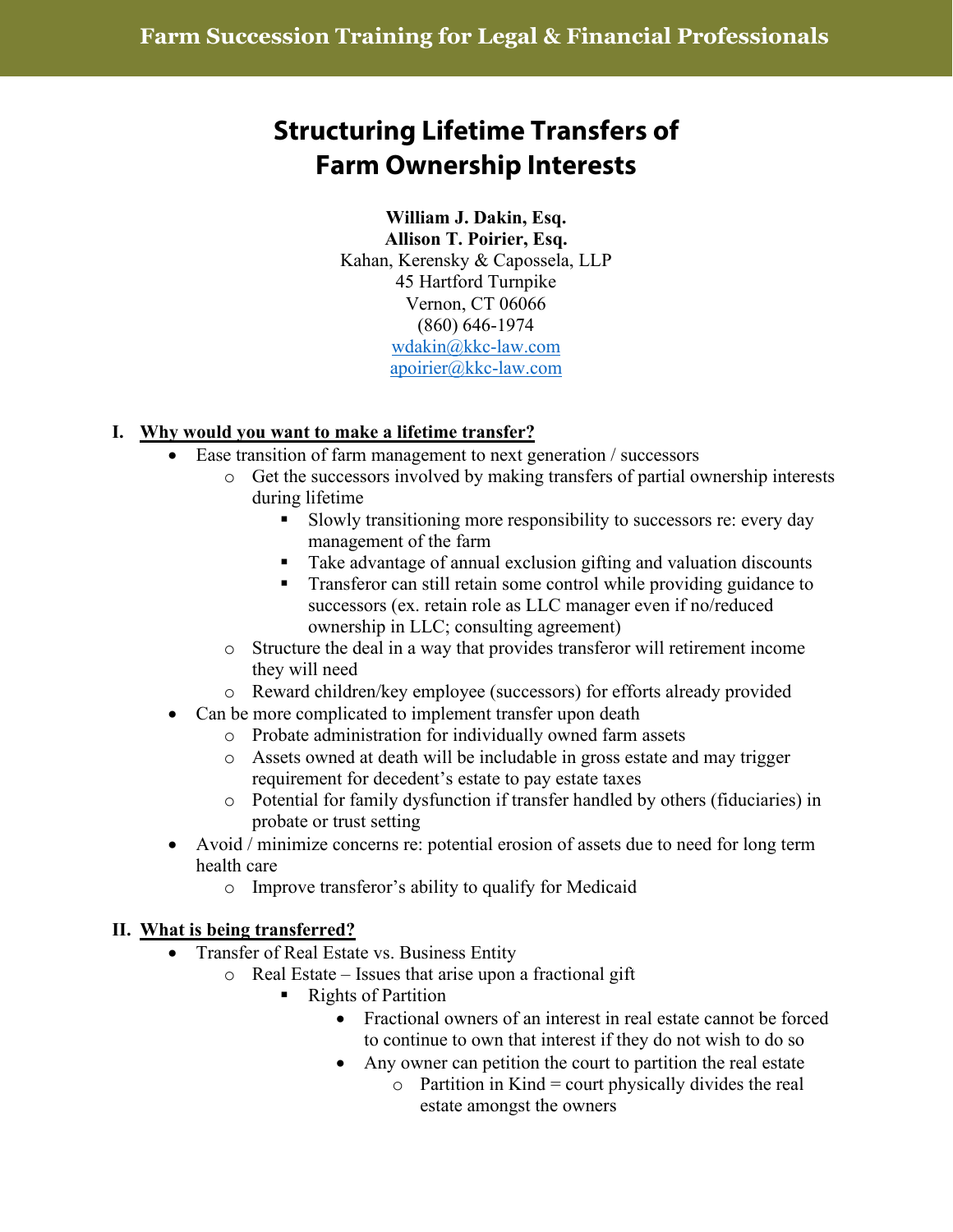- $\circ$  Partition by Sale = court forces property to be sold and divides net proceeds amongst the owners
- No centralized management
- No protection from creditors of owners of the real estate
- No restrictions on owner's ability to transfer their interest during lifetime or upon death
	- Exception: Right of First Refusal
- Cost of additional deeds and recording fees for series of gifts becomes excessive.
- **Possible confusion or defect in title on land records arising from series** of fractional interests. In successive years need to be careful to clarify when gifting an additional fractional interest whether such fraction applies to the whole, or whether it is a percentage of the remaining share held by the grantor.
- o Business Entity Issues that arise upon gift of a partial interest
	- Rights granted under governing documents (LLC Operating Agreement, Corporate Bylaws, Buy-Sell Agreement)
		- Provides rules for management of the entity
		- Ex. Who is in charge, who is responsible for debts and expenses, when and how any distributions are to be made, restrictions on transferability during lifetime and/or upon death or incapacity, etc.
	- LLC Managers vs. LLC Members
		- Donor can still be manager even if not owner of membership interest
		- Retain right to control / be involved in running of the farm
		- Consulting agreement; provide source of income to donor even if no longer directly own the farm
	- **Voting Rights**
	- Creditor protection
		- Need to abide by business entity formalities to avoid "piercing" of the veil"
		- Ex. Holding annual meetings, establishing a separate bank account for the entity, etc.
- Acquiring Assets vs. Business Ownership Interests
	- o Buyers typically prefer asset purchase
		- Tax regulations permit buyer to "step-up" tax basis of purchased assets to reflect the purchase price, resulting in bigger depreciation and amortization deductions.
		- Limits buyer's exposure to undisclosed or unknown liabilities of the business (if entity purchase, liabilities generally transfer to buyer)
		- Seller taxed at higher ordinary income tax rates
		- o Sellers typically prefer entity purchase
			- Seller's proceeds are taxed at a lower capital gains rate
			- Buyer loses ability to gain stepped-up basis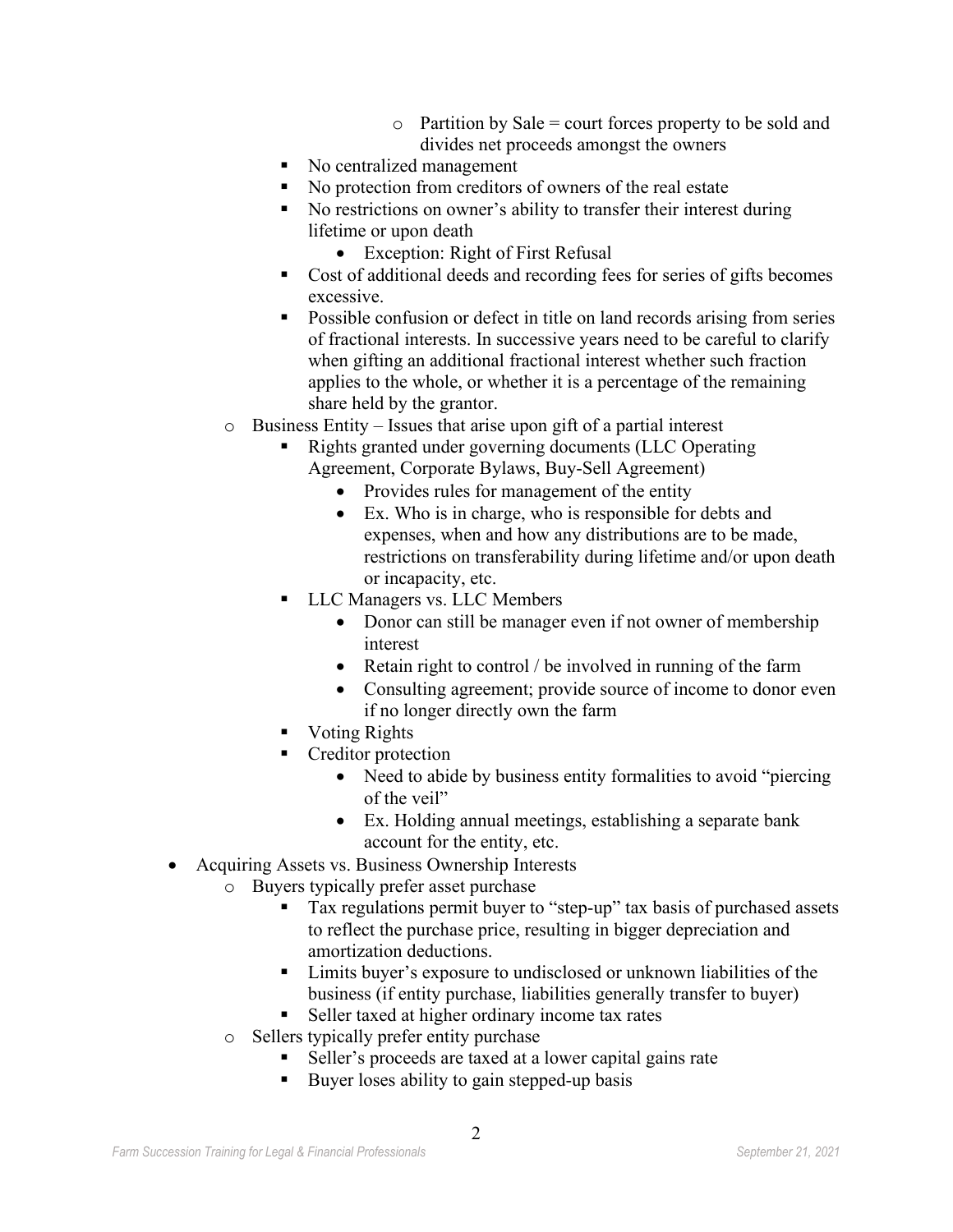o Allocation of purchase price among assets, including intangibles, and other contractual obligations

## **III.Valuation Discounts**

- Lack of marketability
	- o Takes into account the fact that an owner of an interest in a nonpublicly traded entity will have more difficulty finding a willing buyer.
	- o Ex. An interest in a family held LLC or LLP. Very little market for these types of interest, and usually only willing buyers of the interest are other family members.
- Lack of control (a.k.a. minority interest)
	- o Appropriate when the holder of the interest does not have the right to decide:
		- When distributions of earnings will be made,
		- When the entity will be liquidated, OR
		- Other issues that affect the financial benefits of ownership.
	- o Ex. Individual only owns a 5% ownership in an LLC, and/or the ownership interest is "economic only"(no right to participate in management of the LLC).
- Fractional interest
	- o Takes into account that it may be difficult to find a willing buyer for only a fractional interest in an asset.
	- o Often seen in the context of real estate.
	- o Ex. Four siblings inherited a piece of real estate from their parents such that they each own  $\frac{1}{4}$  of the property. If a sibling wants to sell their  $\frac{1}{4}$  interest, it would be difficult (if not impossible) to find a third party who wants to purchase their interest in the property.

## **IV.Impact on Medicaid Eligibility**

- 5 year lookback
	- o When evaluating applicant eligibility for Medicaid, State reviews financial statements or other documents reflecting ownership of assets for 5 years prior to date of application
	- o Imposition of penalty period for transfers (for less than fair market value) of assets within 5 year lookback
- Penalty period
	- o Ineligible for Medicaid benefits during term of penalty period
	- o Best to await expiration of lookback period before applying for Medicaid
	- o Begins on the day applicant is otherwise eligible; not from date of transfer.
	- o Calculation of penalty period:
		- Property transferred  $\div$  average monthly cost of private pay nursing home  $(\$13,512$  in CT) = Months ineligible for benefits
- Exceptions:
	- o Transfers to:
		- Spouse
		- Blind/disabled child or trust for the benefit of blind/disabled child
	- o Transfer of Primary Residence: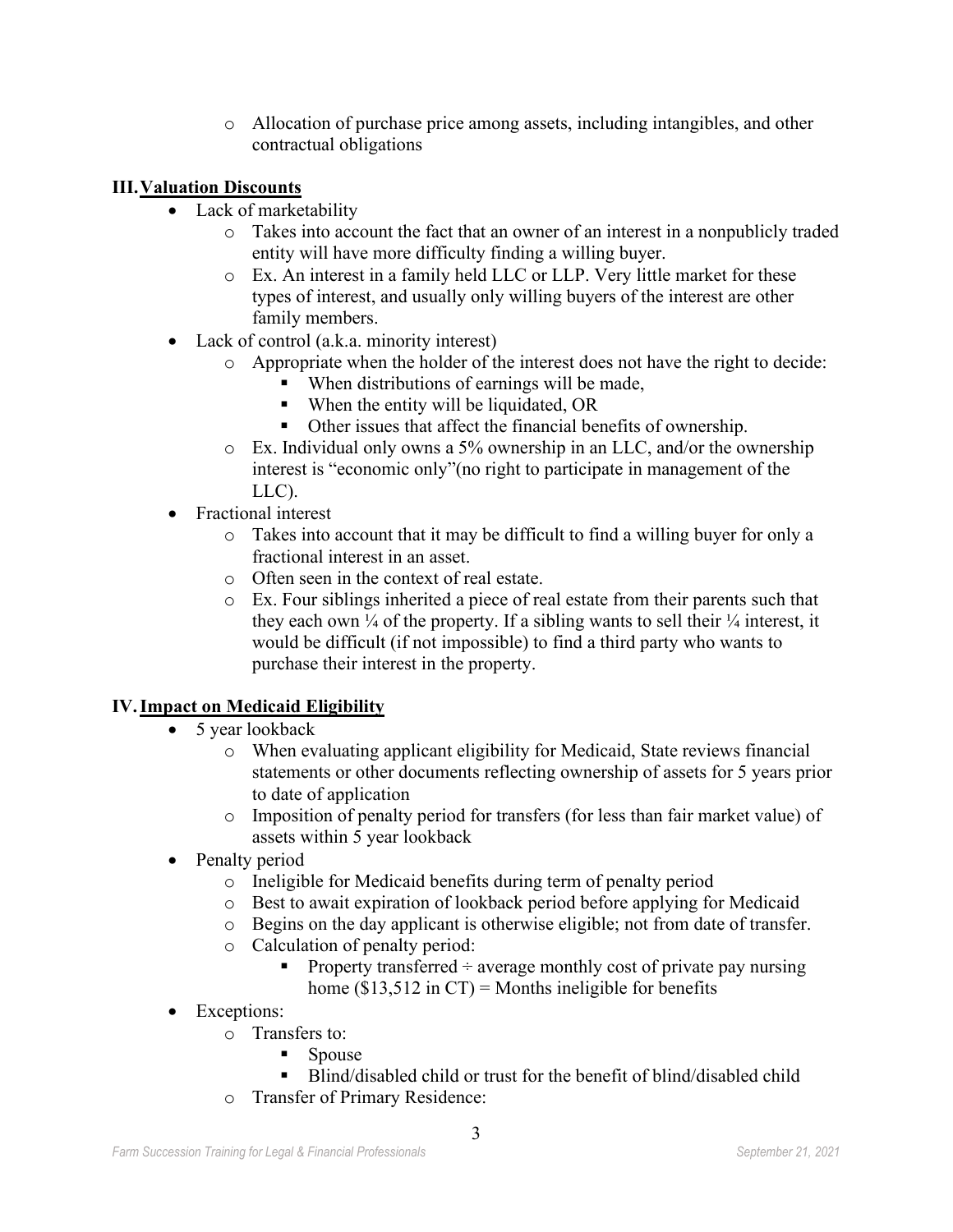- Children under age 21
- Sibling with equity interest in home and residing there for at least 1 year before application
- $\blacksquare$  Child caregiver = child residing in home at least 2 years immediately prior to institutionalization and who provided care for the applicant that permitted applicant to remain at home during that period
- Annual Gift Exclusion still a problem for Medicaid
	- $\circ$  Gifts of less than \$15,000 per year per done = no gift tax
	- o BUT…still incurs penalty period for Medicaid eligibility purposes

## **V. Gifting to Irrevocable Trusts**

- Remove assets likely to appreciate from gross estate
- Primary advantage of gifting to an Irrevocable Trust is the resulting control by the trustee over the gifted asset. Useful if there is potential for dysfunction of donees.
- Gift of asset (ex. Life insurance policy, real estate) plus lump sum of cash to pay for premiums, carrying costs, etc.
- Intentionally defective trusts; allows grantor to continue to shoulder income tax burden
- Comparison to LLC
	- o Less flexibility to modify terms of governing document.
		- Hard to predict and provide for the future needs of the family.
		- Not all states have "decanting" statutes that allow trustees to modify the terms of the trust.
	- o Possibly subject to highest marginal income tax bracket
		- Can control by making distributions
	- o Democracy versus Dictatorship
	- o Trusts provide beneficiaries with less current vested property rights; need to evaluate whether such is desirable or not.

## **VI.Importance of Abiding by Administrative Requirements**

- When gifting business interests, make sure to issue new stock certificates or LLC membership certificates to evidence transfer
- Filing Form 709 for gifts over \$15,000 (\$30,000 for married couples)

# **VII.Timing of Gifting**

• Year end gifts; simplifies ownership changes for accounting purposes

## **VIII.Annual Gifting Schedule**

- Maximize use of annual gift exclusion
- Gifts of less than \$15,000 per year per done  $=$  no gift tax; no requirement to file gift tax return
- Couple with valuation discounts when gifting interests in real estate or business entity to decrease valuation of gift given and maximize annual exclusion amount

# **IX.Equality vs. Equity**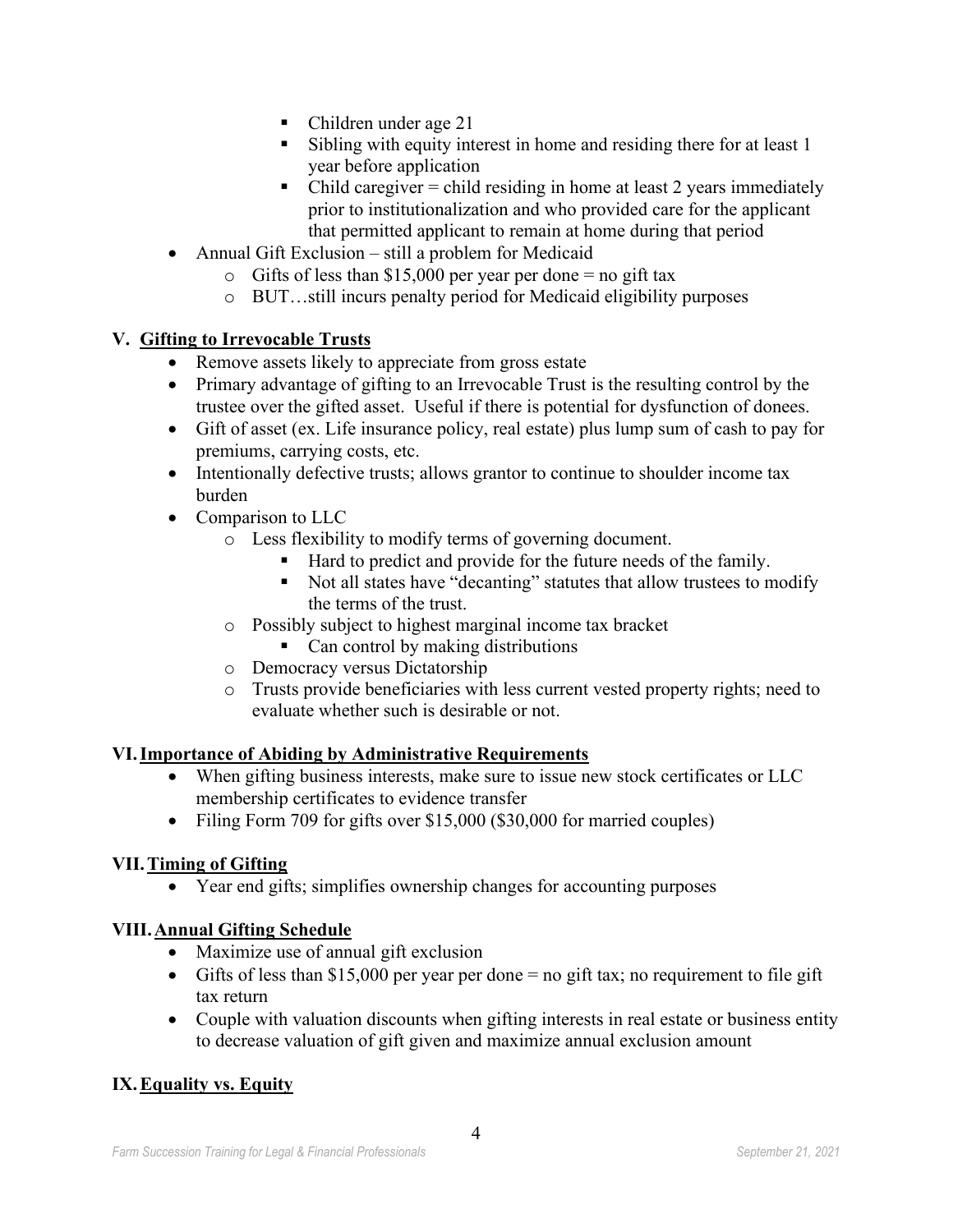- If all farm passing to one child, compensate by directing other assets pass to non-farm children?
- If insufficient assets to achieve equity, consider purchasing life insurance policy to provide additional liquidity.

## **X. Role of Trustee / Agent under Power of Attorney**

- Ability to continue gifting programs even after settlor's/principal's incapacity
- Document should specifically recite power of fiduciary to make gifts.

## **XI.Conflict of Interest**

- Potential conflict of interest if same attorney representing both donor and donee
- Tax impacts for donor different for donee
	- o Can you zealously advocate for one position that is detrimental to other other side while representing both sides?
- Options:
	- o Have both sides execute a Waiver acknowledging the conflict but still agreeing to the joint representation
	- o Serve as scrivener to memorialize terms of the deal but then have parties have documents reviewed by their own counsel

## **XII. Impact of Lifetime Gifting/Transfers on Estate Planning Documents**

- Advancements language in Will / Trust
	- o Take into account lifetime gifts prior to dividing assets owned at death amongst beneficiaries.
	- o Ex. If Will provides all assets pass to the three children in equal shares, and gifted real estate to Child 1 during lifetime, Child 1's share of the estate passing under the Will is reduced by the amount of the lifetime gifts and instead passes to other children.
- Remove specific bequests/devises in Will or Trust if those assets were already grifted or transferred during lifetime
- Transfer of complicated assets (ex. business interests, farm real estate) during lifetime may allow for overall estate plan to be simplified

# **XIII. If gifting assets, be wary of the Gift Tax.**

- Gift tax only arises if value of gift exceeds exemption amount
- Value of the gift will depend on how gift is structured
	- o Full gift
	- o Part gift / Part sale
- Federal and State gift tax
	- $\circ$  Federal exemption for 2021 = \$11.7M
	- o Currently only state with state gift tax is Connecticut
- **Gift Tax Returns (Form 709)**
	- o When you need to file
		- $\blacksquare$  Gifts in amounts above the annual exclusion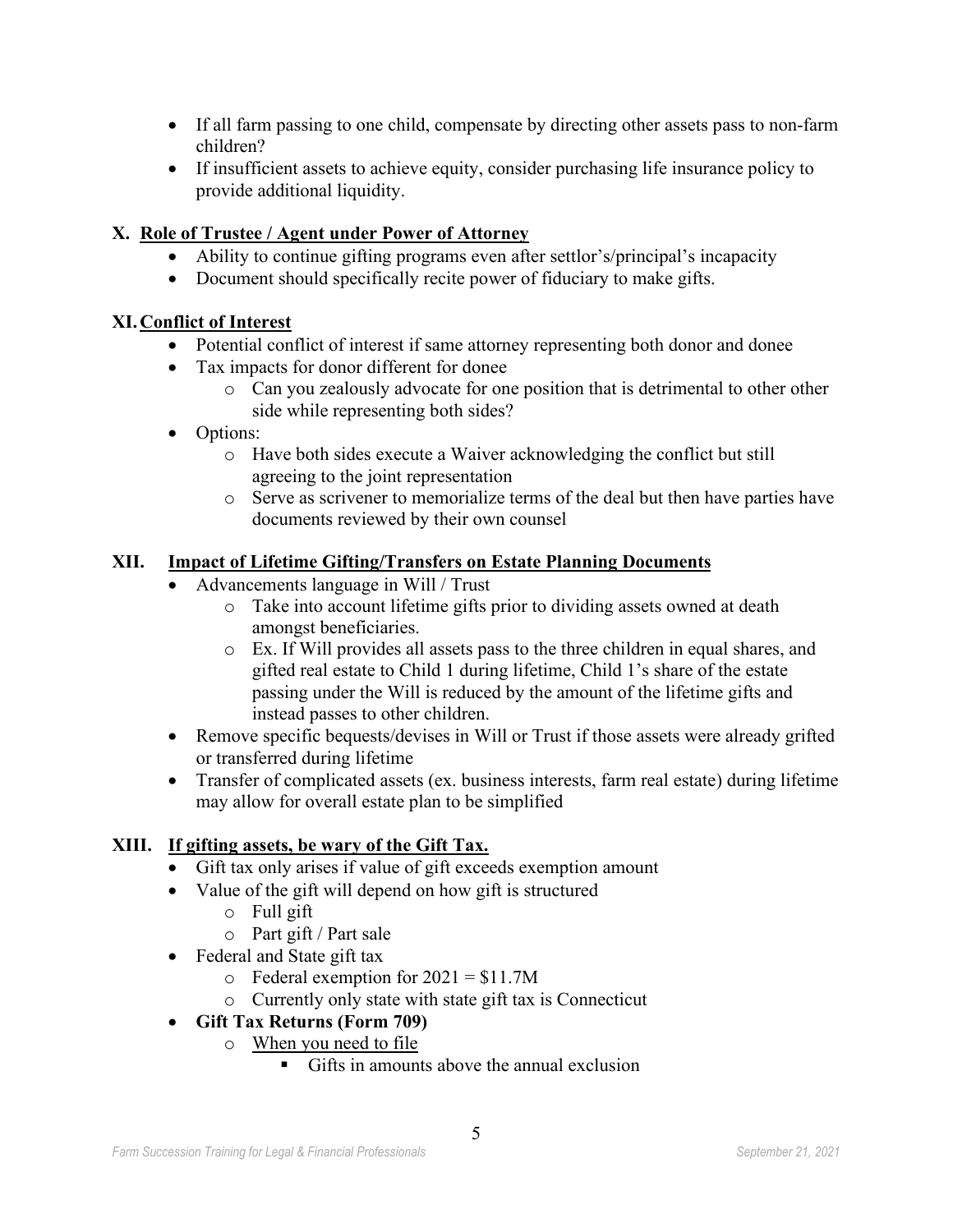- The IRS permits individuals to make a gift of \$15,000 per year, per recipient ("annual exclusion") without being subject to a gift tax.
	- o Married couples can combine their annual exclusion and gift \$30,000 per year, per recipient (see discussion below on gift splitting).
	- $\circ$  If you give a gift(s) to a recipient valued at over \$15,000 over the course of one year, then the gift(s) needs to be reported to the IRS on a Form 709.
- **Exceptions** 
	- o Gifts to spouse
		- Marital deduction also applies to gifts.
		- You can give an unlimited amount of gifts to your spouse without the need to report the gifts.
	- o Transfers to political organizations
	- o Transfers to charities (so long as all requirements for charitable gifts are met)
	- o Payments that qualify for educational exclusion.
		- Payments made directly to a qualifying educational institution as tuition for an individual.
		- Payments made to the individual for the purpose of paying for tuition, books, room and board, etc. do not qualify.
	- o Payments that qualify for medical exclusion
		- Payments made directly to an institution that provides medical care to an individual or to a company that provides medical insurance to an individual.
		- Payments made to the individual for the purpose of paying medical costs do not qualify.
- Gifts of future interests not subject to annual exclusion
	- The annual exclusion is only available for gifts of a present interest in property, which is defined as "[a]n unrestricted right to immediate use, possession, or enjoyment of the property or the income from the property."
	- If the recipient does not have complete use and enjoyment of the gift until some future point in time, it's a future interest gift.
	- Ex. Deeding a piece of real estate to your child while reserving a life use (a.k.a. life estate) for yourself.
	- If the gift is of a future interest, the full value of the gift is to be reported as taxable.
- Gift-splitting between spouses
	- Gift splitting is a rule that permits a married couple to split a gift's total value as if each spouse contributed half the amount.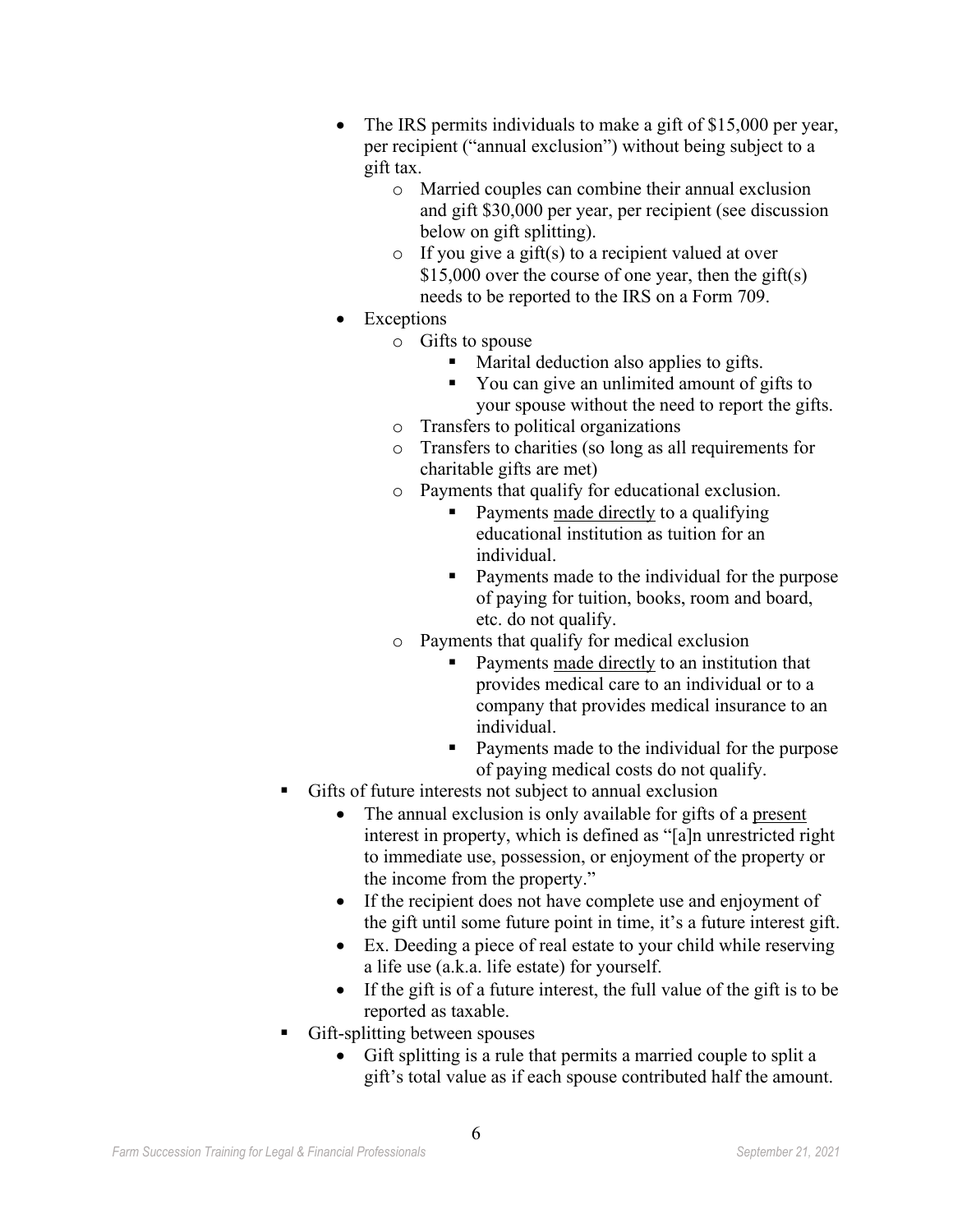- Ex. Husband makes gift to child of \$30,000. Husband and Wife each file a Form 709 splitting the gift so that each spouse is treated as having made a \$15,000 gift to child. The entire amount of the gift is excluded from taxation as it falls within Husband and Wife's annual exclusions.
- Gift splitting treatment is not automatic. Each spouse needs to file a Form 709 to get the benefit of gift splitting. This is true even if the total amount of the gift is not taxable.
- In order for gift splitting to apply:
	- o Gift needs to be to a third person (not a gift to spouse)
	- o Both spouses must be US citizens or residents at the time of the gift
	- o Spouses must be married at the time of the gift, and must not divorce and remarry before the end of the year
	- o Both spouses must consent to the gift split on the Form 709
- o Who should file a gift tax return (Form 709)
	- Individuals
		- Spouses cannot file joint return; each spouse files own return
		- Trusts/estates/partnerships/corporations do not file
		- Individual beneficiaries/partners/shareholders would be liable for any gift taxes
	- If you die before the return is filed executor/administrator of your estate must file
- o Effect on remaining Estate tax exemption
	- If taxable gift made in amount less than available exemption, then no tax is due to the IRS.
	- The value of the gift simply reduces the amount of your applicable estate tax exemption by the amount of the gift in excess of the annual exclusion.
	- Every individual can gift up to  $$11,700,000$  during their lives without having to pay any gift tax.
	- If you use your full exemption during your life (i.e. make \$11,700,000) of lifetime gifts, your entire estate will be taxable upon your death as you will have no remaining estate tax exemption.
- Pros and Cons of lifetime gifting above annual exclusion
	- o PRO Removes property from your estate that is likely to appreciate
		- Ex. You own real estate that is currently valued at \$500,000. Over the next 10 years, the value is expected to appreciate to \$1,000,000.
		- If you gift the property now, you have reduced your available exemption by \$500,000 (minus the \$15,000 annual exclusion). But if you then pass away 10 years from now when the property is worth \$1,000,000, you have effectively removed \$500,000 from your estate tax free.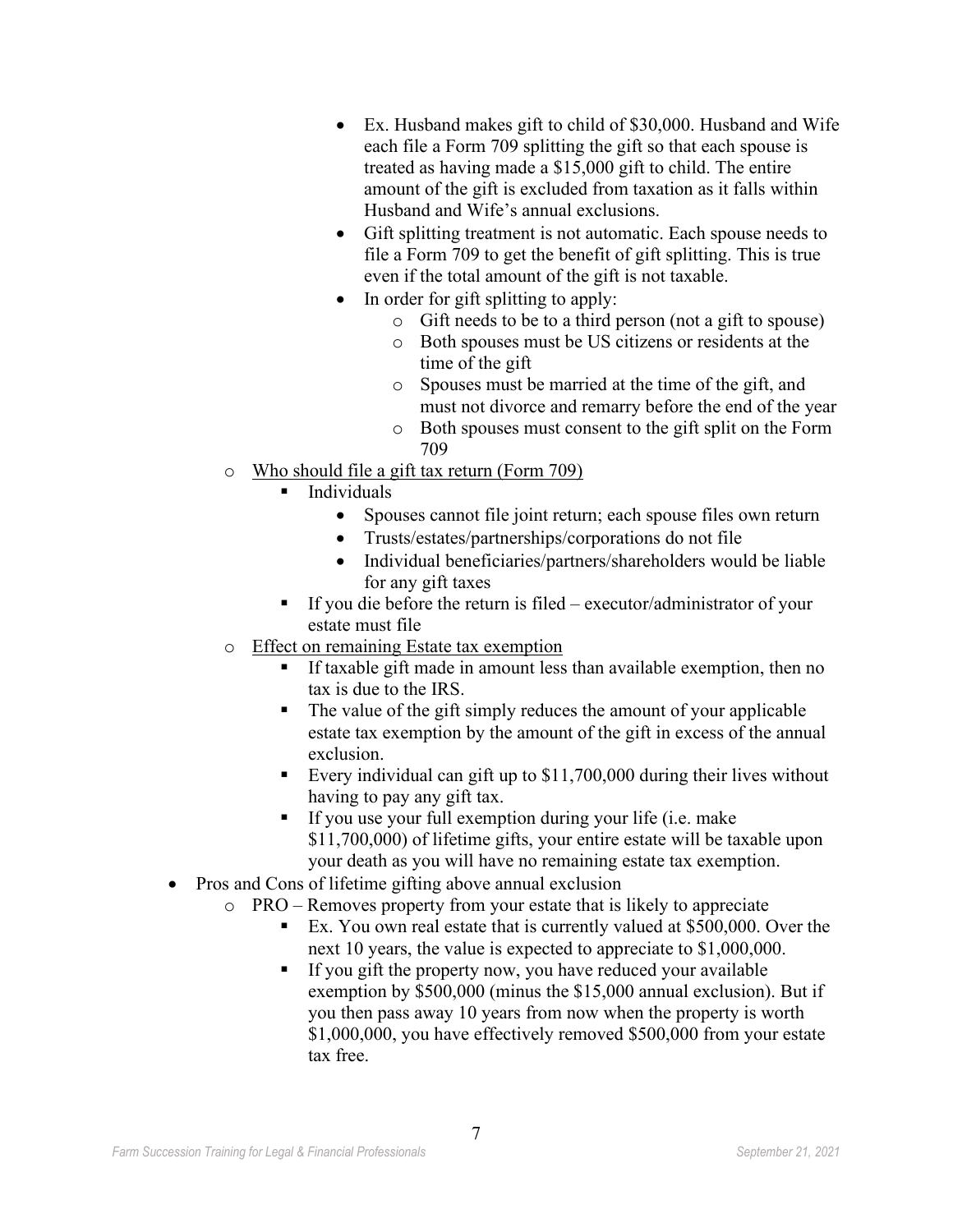- $\circ$  CON If the estate tax exemption continues to increase with inflation, you may regret gifting now. You could have retained control and access to those assets and your estate may still not have to pay an estate tax.
	- The income tax basis of the gifted asset in the hands of the donee is the same basis as the donor had at the time of the gift ('carryover basis"). Lifetime gifting misses the opportunity for a change in income tax basis at death.
- Valuation
	- $\circ$  IRC § 6501 Statute of Limitations (SOL)
		- This may sound obvious, but when you make a gift, you have assigned a value to it.
		- The IRS has the right to question whether the value you assigned to the gift was accurate.
		- If you have not filed a Form 709, the IRS can audit you at any time and potentially assess taxes and penalties. If you fail to file a return, then there is no limit on how long the IRS has to do so.
		- If you file a Form 709 to report the gift, the IRS only has a 3 year window in which they can review the accuracy of the gift (i.e. 3 year Statute of Limitation - SOL).
			- If no audit is commenced within 3 years, the IRS is foreclosed from ever reviewing the accuracy of the gift.
			- However, "adequate disclosure" is required to start 3 year SOL.
		- Adequate disclosure
			- Form 709 must include:
				- o A description of the gifted asset.
				- o The relationship between the donor and the donee.
				- o A statement describing any position taken on the Form 709 that is contrary to any Treasury regulations or IRS revenue rulings.
				- o A qualified appraisal (as performed by a qualified appraiser) OR a detailed description of the method used to determine the value of the gift.
				- o It must also disclose whether the value of the gift reflects a valuation discount, and, if so, to attach an explanation (see discussion below on Valuation Discounts).
			- Qualified appraisal An appraisal that:
				- o Is treated as a qualified appraisal under Treasury regulations, and
				- o Is conducted by a qualified appraiser in accordance with generally accepted appraisal standards.
			- Qualified appraiser An appraiser that:
				- o Has earned an appraisal designation from a recognized professional appraiser organization, or has met